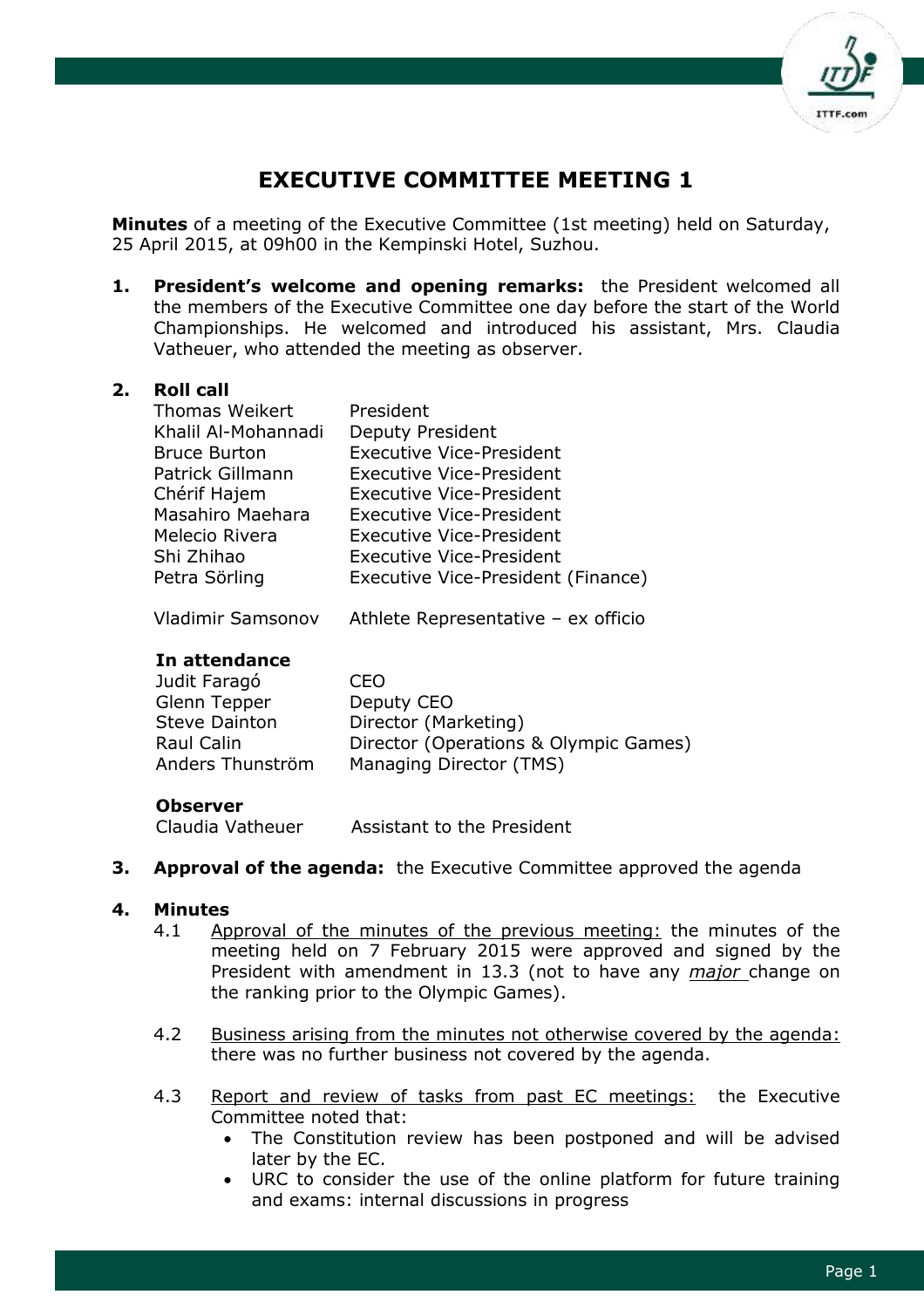

- Hospitality discussions regarding the world tour have been postponed pending a general review of the tour for 2016.
- Bids for 2017 and 2018 World Cups would be open
- Investigation and action on a case of misuse of ITTF approval by a Chinese company was in progress

#### **5. Operations Program:** the Executive Committee noted that:

- 5.1 Audit and risk assessment:
	- Executive Vice President for Finance reported that audits were conducted in Lausanne, Singapore and Ottawa in March and consolidation of all operations was done by the Auditor in April.
	- ITTF is in good financial shape with CHF 8.9 million surplus at the end of 2014 mainly due to the fact that CHF 4 million Olympic fund was not used and marketing income increased (USD 6.7 million received).
	- Furthermore there were two new sources of income: rent out space in the building of the Headquarter and the guarantee amount for the transfer of the museum to Shanghai. The goal is to achieve a 1 year operation reserve in few years' time.
	- Audit evaluation report meeting and Risk Assessment Seminar scheduled for 11 June 2015 to be attended by the ITTF Finance Committee and key staff.
	- Due to change in Swiss law, from 2015 it is allowed to present the Financial Statements in any currency. ITTF shows its accounts in CHF for 3 years but the recent change in the law allows us to go back to presenting figures again in USD, a more common currency worldwide.

## **1-EC-04-2015**

The Executive Committee decided to present the ITTF Audited Financial Statements in US dollar currency as of 2016 according to the latest Swiss law allowing to show the audit figures in any currency. The change will be reflected for the first time on the 2015 Financial Statements.

- 5.2 Updates on ITTF offices:
	- Renovation works on the exterior of the building of the Lausanne Headquarters are due to start in May by the current tenant company.
	- The new premises for the Singapore office were visited by the EVP for Finance and the CEO. It was agreed that major cleaning and renovation work are needed to make it appropriate. The move is necessary as the lease of the present office expires.
- 5.3 URC hand-signals experiment:
	- The 2014 Global Junior Circuit Finals was identified for experiment on the new hand signals for umpires (joint proposal from ITTF URC, Hong Kong TTA and Athletes Commission).
	- URC submitted report on the test concluded in January 2015 in Paraguay and was based on feedback from 26 persons (players, umpires, spectators).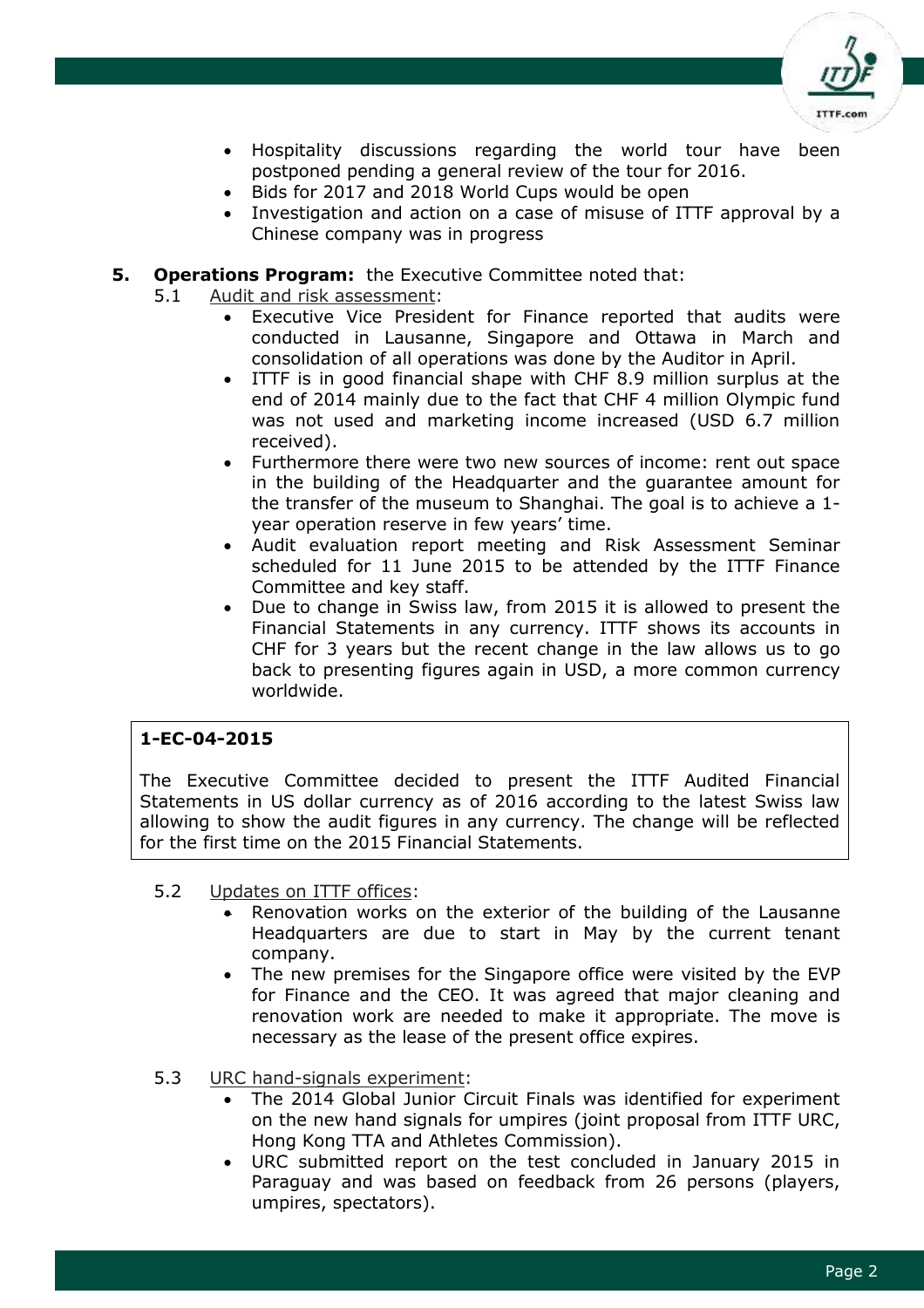

 There was a general feeling that one experiment at a smaller scale event is not sufficient.

## **2-EC-04-2015**

The Executive Committee requested the URC to make a further survey and experiment on the new hand signals in order to provide more input on the acceptance of the proposed rule. URC has to coordinate with the Director of Competition to identify another event for the test.

#### 5.4 National Associations recognition issues:

- Most of the National Associations' disputes are related to Ministry of Sport and NOC recognizing different groups.
- There are increasing issues between IOC and Ministries of Sport where autonomy of the NOC is in dispute.

#### **Current cases:**

- Niger To be referred to the second EC meeting to allow ATTF to make recommendations on this situation.
- Indonesia Two groups tried to enter the World Championships, one recognized by the NOC, one by the Ministry of Sport. Following consultation with IOC, the group recognized by KOI [NOC] was accepted and was invited to meet with ITTF during the event to explain the situation in detail.
- Sri Lanka A dispute between IOC and Ministry of Sport regarding autonomy of NOC and hence National Association was ongoing. ITTF continues to monitor closely.
- Iran National Associations in Iran have a 4-year mandate after which elections must be held. As elections were not held within the 4-year period an interim president was appointed, with elections to be held later. Both Ministry of Sport and NOC agreed with this process.
- Pakistan IOC set a deadline of 15 July for changes relating to the autonomy of the NOC to be implemented.
- Tajikistan Two groups claimed to be the National Association. Following confirmation from the NOC the newly elected National Association was confirmed as the legitimate one. This, however, caused issues with the World Championships entries as the previous administration received all correspondence regarding qualification requirements and this was not passed onto the new National Association. Tajikistan requested special consideration to enter the World Championships, which was rejected.

#### **6. AGM & BoD:** the Executive Committee noted that:

- 6.1 AGM & BoD preparations:
	- The Athletes Commission Chair informed the EC that after internal consultation the Commission withdraws Propositions No.1 and No.5 to the 2015 AGM.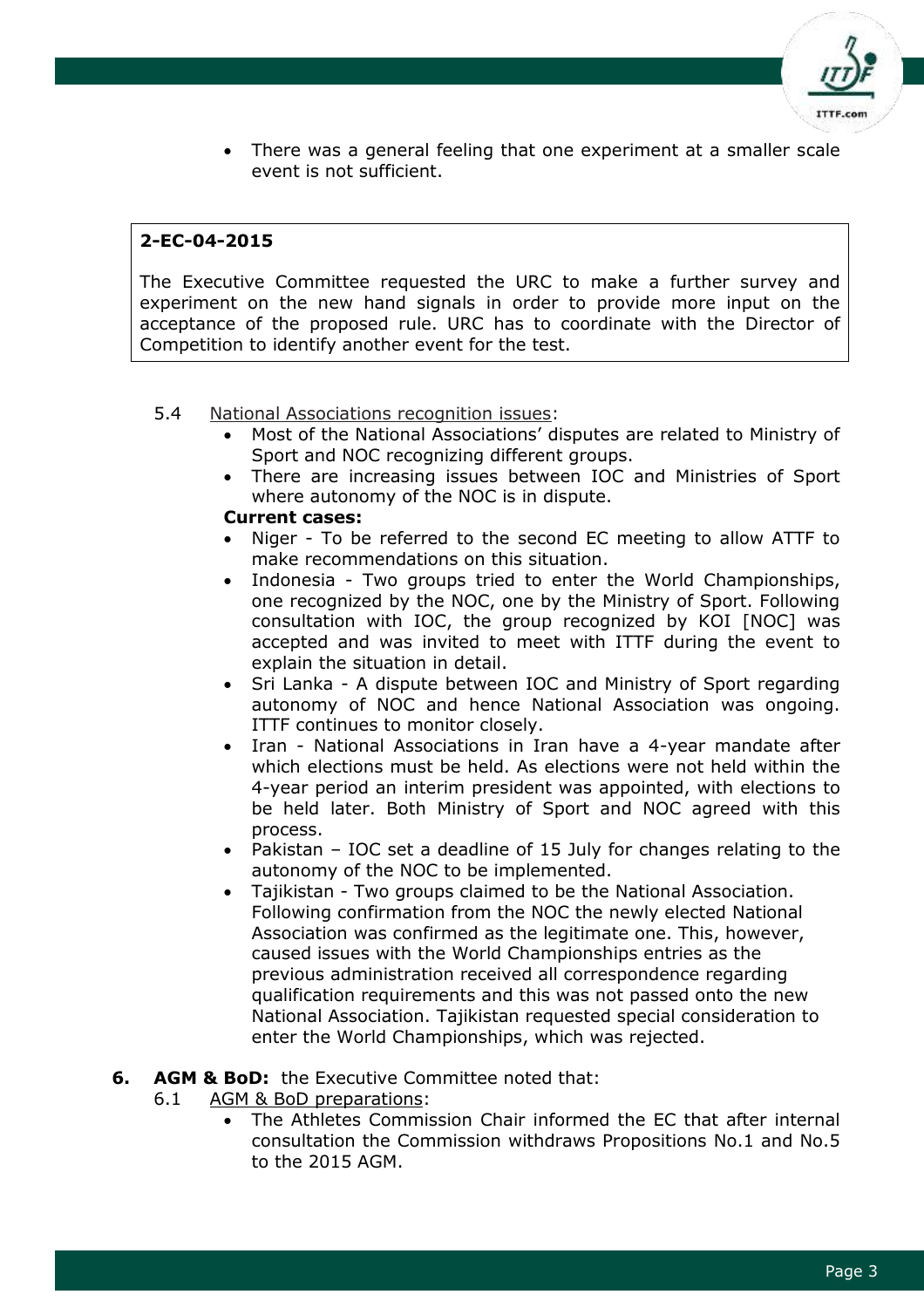

- It was reported that meeting preparations were ongoing with 240 seats with tables being prepared for the AGM delegates plus chairs for observes.
- Organisers finally agreed to provide lunch in the venue for delegates on day of AGM and we agreed for 300 meals.
- 6.2 2014 Audited Financial Statements:
	- The audit and financial report were posted on ITTF.com and sent by email to the Board of Directors and all Associations on 13 April 2015.
	- Printed hard copies would be distributed to the associations in the pigeon holes and to the delegates at the AGM.
- 6.3 Committee Nominations Lebanon TTF request:
	- Nomination forms were twice circulated by email to NAs and were posted on the ITTF web-site.
	- Deadline for Committee nominations was 28 February 2015.
	- Nominations Committee checked and validated the nominations and the list of candidates was published on 14 March 2015.
	- One nomination from Lebanon TTF was not accepted as it was submitted late and the case was referred to the Executive Committee after Lebanon TTF appealed to make exception for Mr. Michel De Chadarevian who has for a long time served the ITTF as BoD and Media Committee member.

- The Executive Committee considered the Lebanon TTF's request and as acknowledgment for the long-time services of Mr. Michel De Chadarevian, appointed him as Special Advisor to the Media Committee.
- The Executive Committee resolved to appoint Sheikha Naimah Al-Ahmad Al-Jaber Al-Sabah as Special Senior Advisor to Women in Sport.

## **4-EC-04-2015**

The Executive Committee resolved to appoint provisionally Continental Junior Commissioners as follows and pending the AGM approval of Proposition No. 4a:

- ITTF Junior Commissioner: Dennis Davis (North America),

- Continental Commissioners: Oluranti Lajide (Africa), Afshin Badiee (Asia), Heike Ahlert (Europe), Carlos Esnard (Latin America), James Morris (Oceania)

- 6.4 New member application South Sudan:
	- South Sudan presented their affiliation request in March 2015, which needs to be endorsed by the EC before being presented to the 2015 AGM.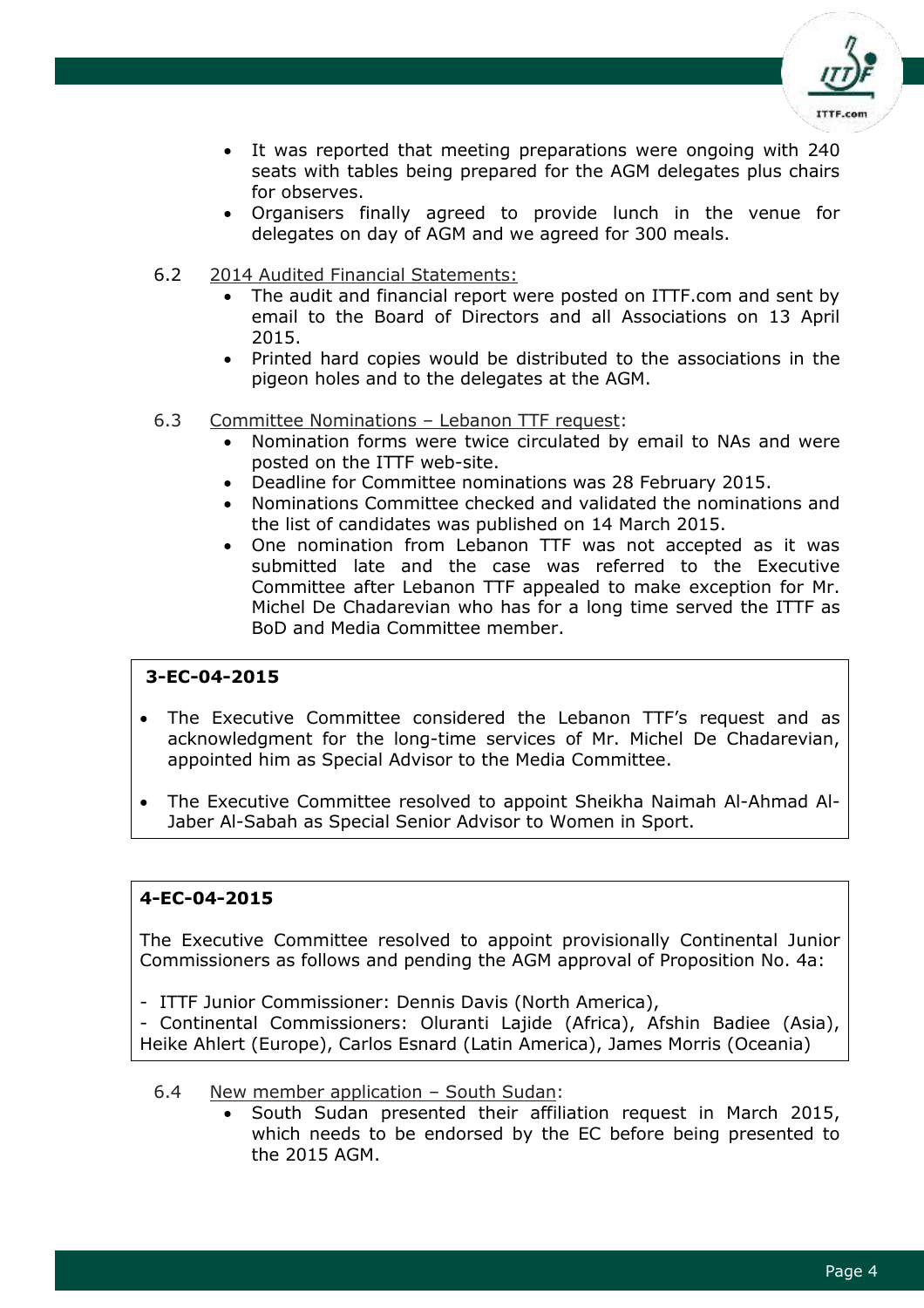

The Executive Committee endorsed the application for ITTF membership of South Sudan to be presented to the 2015 AGM for approval to become the 222nd member of the ITTF.

- 6.5 Merit Award (Estonia):
	- The Director of Operations was requested to coordinate with Estonia TTA the award presentation to Viljar Kasemaa.
- 6.6 BoD replacements:
	- The CEO informed the EC that two replacements to the Board of Directors membership would be submitted for approval at the BoD meeting:
		- After electing a new Chairman, USATT requested to change its representation on the ITTF BoD from Michael Babuin to Gordon Kaye, new USATT CEO with the consent of the North American TTU.
		- The Latin American TTU proposed Teddy Matthews from St. Lucia to fill the vacancy on ITTF BoD arising from Juan Vila being elected as LATTU President.
- 6.7 Appointment of Committee Chairs and Advisors:
	- The EC discussed and agreed provisionally on the appointment of the Committee Chairs and Special Advisors from the list of candidates to be provisionally elected by the AGM for the respective Committees. The list was provisionally approved for submission to the Board of Directors pending AGM Committee members' confirmation.

## **7. Competition Program:** the Executive Committee noted that:

- 7.1 2015 World Championships update
- 7.1.1 Last inspection visit and issues to be resolved
	- Written report was submitted to the EC earlier on the last visit of the ITTF inspection group on 27-28 March when the organizing committee made a test event in the venue.
	- A huge exhibition center served as competition venue and construction and set-up was almost finished 1 month before the start of the championships offering excellent playing conditions however due to low height of the building and due to strict fire security measures the mobile spectator seats could not be raised higher, limiting the seat capacity to 5,500.
	- Concerns were raised that the main competition hall is so long (with 8 courts in one line) that the visibility from the far and the short end of the mobile tribunes is very limited.
	- Organizers informed that 5 days were sold out.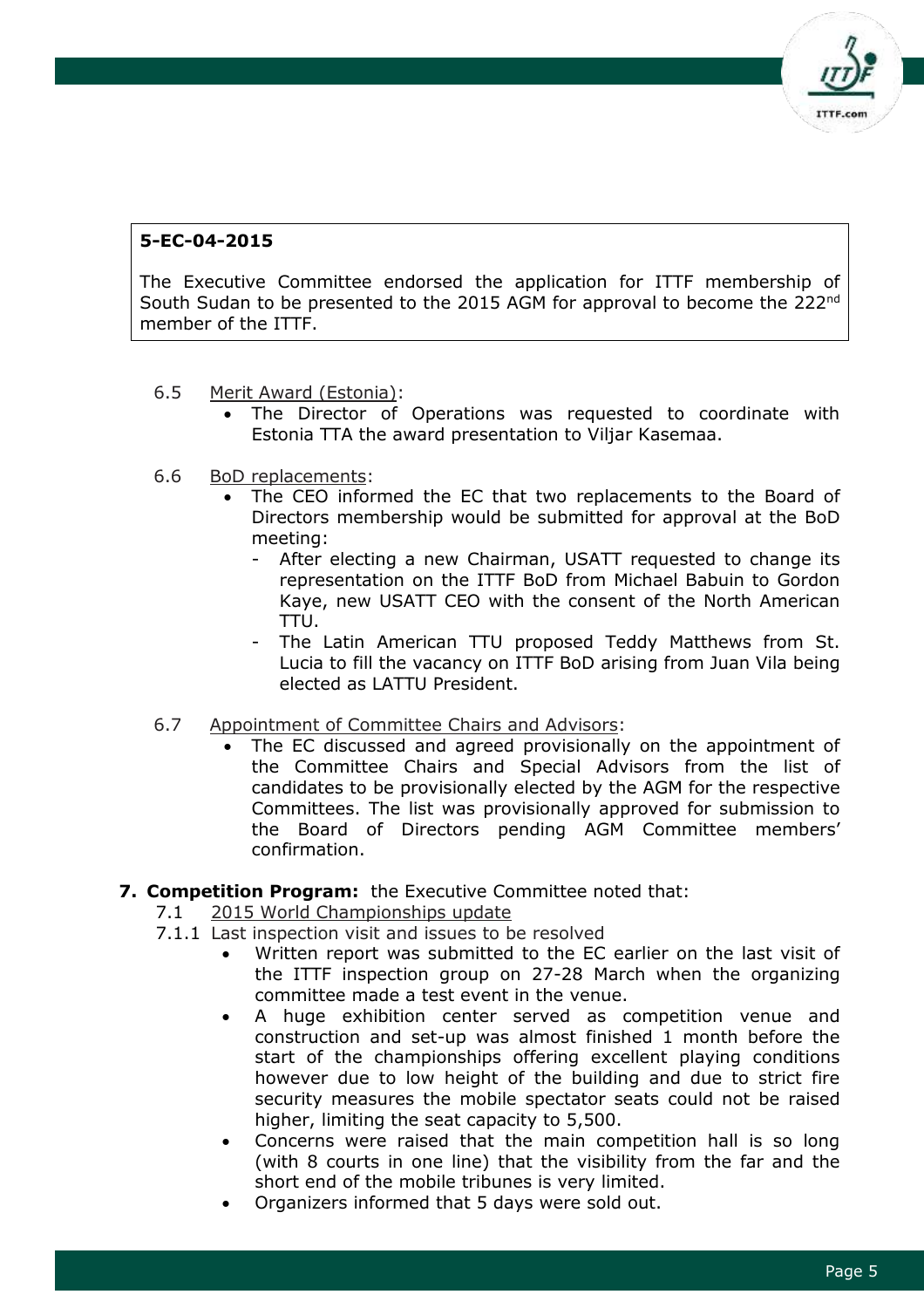

- Second competition hall and practice hall provide very good playing conditions.
- Accreditation process and rules for guests, visitors and VIPs seemed unreasonably tight due to strict government security measures.
- The sponsors' and suppliers' exhibition area was set up in a separate sub-hall of the exhibition center, across the street and with different access rights than for competition spectators.
- VIP seats are very limited, only 120, and the access has to be monitored closely.
- There were confirmed 130 national associations with 297 men's and 226 women's players as a result of the new rules for World Championships entries. The number of associations with players is around 100.
- The Athletes Commission requested to get access rights for members who are non-active or retired players to players' preparation and LOC areas to have more opportunity to meet players and organizers.
- It was confirmed that according to the ITTF policy, former world champions get VIP accreditation at WTTC in any case if they apply for it, only access without hospitality privilege.
- 7.1.2 Ceremonies, protocol functions
	- The EC was updated on the upcoming functions, the opening ceremony by invitation in the Suzhou Grand Theatre and the official opening of the ITTF Museum Exhibition in the exhibition area.
- 7.1.3 TV coverage
	- TMS predicted the best ever televised WTTC with 15 network covering in 160 countries.
	- All 8 tables in the main hall were streamed on itTV, which is a record.
- 7.2 2017 World Championships Germany:
	- The bid information, complete with all details, was circulated to the EC before the meeting.
	- The new proposed hospitality rate range was according to the EC policy.

The Executive Committee resolved to submit to the 2015 AGM the completed bid information on 2017 WTTC with proposal to the AGM to confirm the allocation of the 2017 WTTC to German TTA in the city of Düsseldorf.

- **8. Development Program**: the Executive Committee noted that:
	- ITTF Membership With the addition of Sao Tome & Principe and South Sudan the ITTF would become the No. 1 International Sports Federation in terms of membership. The long-term goal to have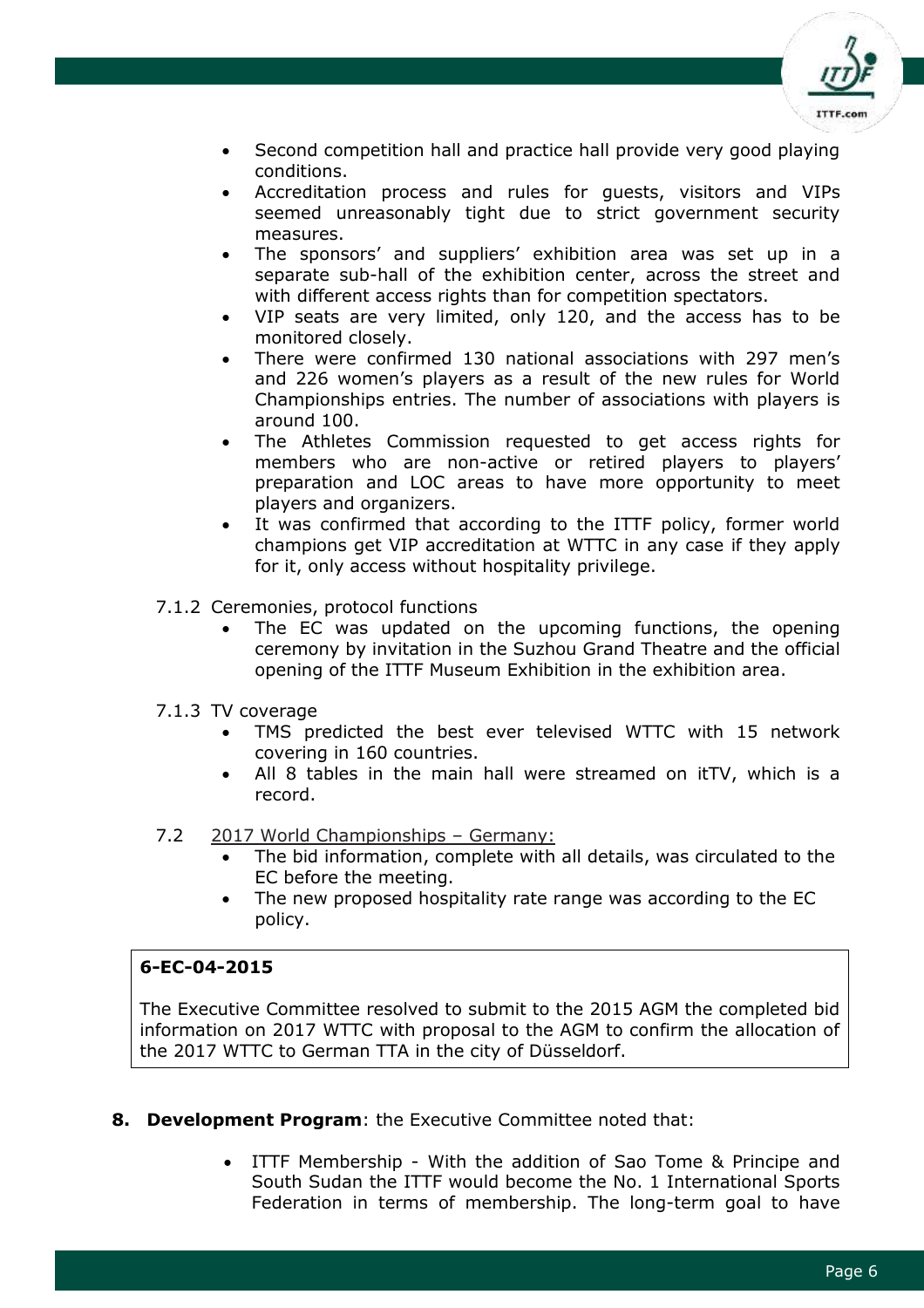

table tennis played in every corner of the world is only 4 countries away, with Bahamas, Cape Verde, Eritrea and Guinea Bissau, which are the last 4 remaining countries that have an NOC but are not ITTF members yet.

- Development Courses 30 of the planned 100 courses have been already completed
- Olympic Solidarity 7 Technical Courses [US\$60,000] and 2 DNSS [Developing a National Sports Structure-US\$60,000] have been completed. XIOM provides an equipment package for the first 8 countries, with a maximum of 2 per continent annually.
- UNOSDP Youth Leadership Camps ITTF is the only IF that attended all 15 camps.
- The next continental project with Chinese TTA will be "China in Latin America" in Puerto Rico in August, as a 5 day training camp with coaches and sparring partners from the Chinese national junior team.
- Nepal PTT Project US\$100,000 value 3 years joint project between UNOSDP and ITTF delayed at least till November due to the earthquake. ITTF Development Program facilitated collection and presentation of elite players signed shirts and equipment including China-Germany-Sweden-Japan-Austria National teams. Continental Presidents also rallied together to provide US\$10,000 support for Nepal.
- 8.1 Continental Agreements deferred to point 10.1
- 8.2 World Table Tennis Day
	- The first World Table Tennis Day was held on April 6, 2015. The date was chosen to coincide with the IOC and UN International Day of Sport for Development and Peace. Over 160 activities worldwide and 70 countries participated thanks to the excellent work of the Director of Development and the ITTF Asia-Pacific office.

## **9. Professional Staff Update**:

- Since the last meeting in Singapore everything is running smoothly in the transition at the Lausanne Office. The Singapore office staff is doing a great job with the media preparation for the WTTC and this will be the best covered World Championships ever. The competition staff is also working hard in close cooperation with the local organisers to run the ITTF result system in Suzhou. No changes on the development staff in this period.
- **10. Any other business**: the Executive Committee noted that:
	- 10.1 ATTU affiliation progress
		- It was announced that after long and detailed discussions ATTU's affiliation with ITTF would take place at the BoD Meeting on 30 April, 2015, with a formal signing by the ITTF President Thomas Weikert and the ATTU President Cai Zenhua. This signals a new era of close co-operation between ITTF and ATTU.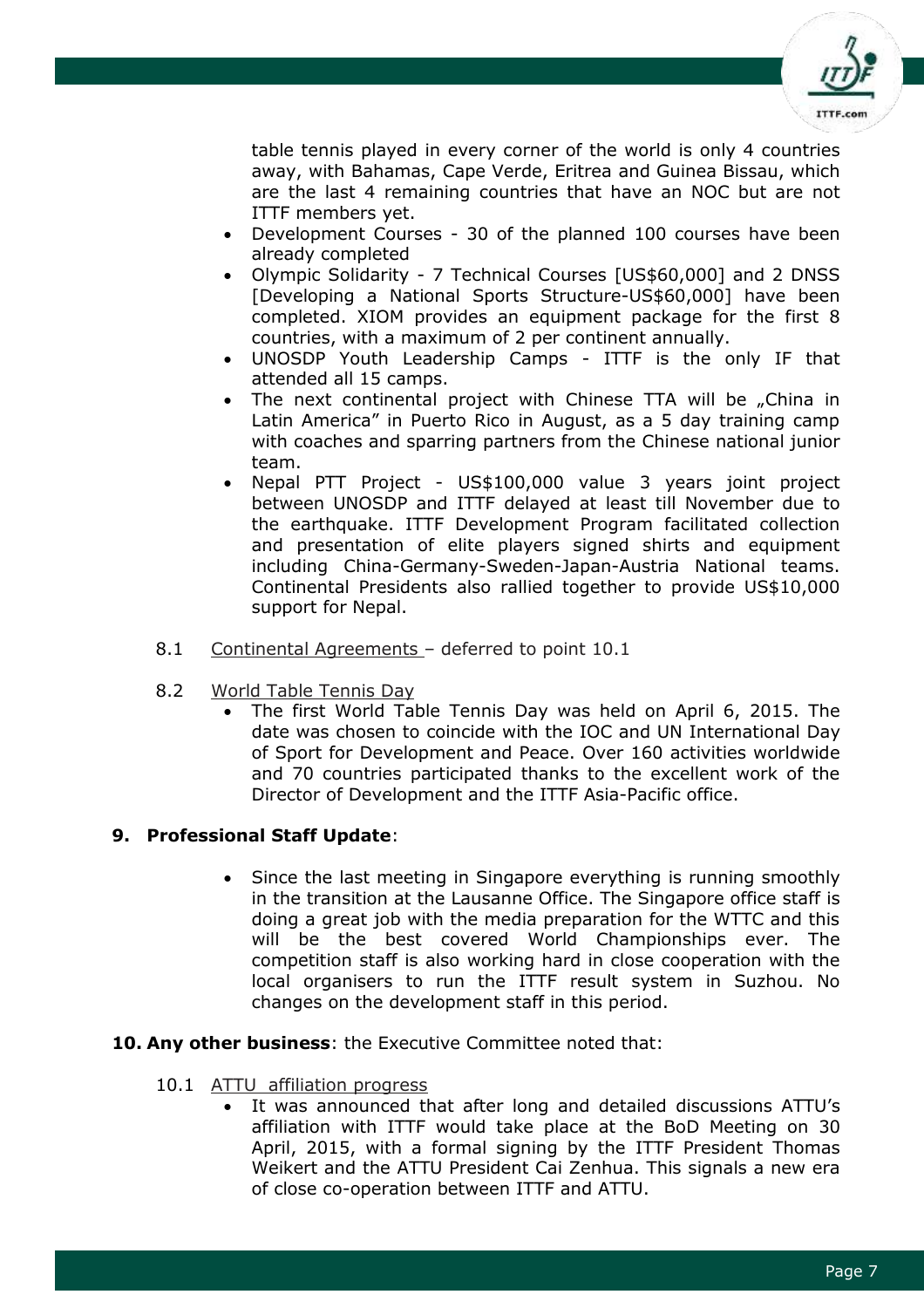

### 10.2 Meeting with IOC President

- The President reported on his meeting with the IOC President on 22 April in Lausanne.
- ITTF Development Program was highlighted and well recognized by the IOC, membership application of South Sudan was accepted positively. It was suggested to choose another day for World Table Tennis Day not clashing with IOC and UN day of sport.
- Nomination of the Chairman, Adham Sharara was discussed with the information that no new IOC member on IF quota would be elected before Rio Olympic Games.
- Application to IOC to add one more event to the table tennis Olympic program was discussed in line with Agenda 2020, the IOC President recommended to consider mixed doubles application instead of mixed team event.
- CEO was asked to look for a list of the possible events to which the IOC President could be invited.
- 10.3 SportAccord & ASOIF meetings
	- The SportAccord was held in Sochi, Russia just before the WTTC, the ITTF President and the ITTF CEO attended the first part (SportAccord Congress), while the ITTF Chairman, Adham Sharara, attended the ASOIF Congress and Olympic Funding distribution discussion on behalf of the ITTF.
	- The President reported to the EC that the SportAccord President made harsh and critical statements in his opening speech at the General Assembly against IOC without consulting with the SA members and his Council. As an immediate consequence, 27 Summer Olympic IFs signed a statement letter in Sochi expressing disagreement on Mr. Vizer's opinion and ASOIF decided at its General Assembly to suspend its membership.
	- EC would follow up the development of the case and make decisions on further actions if needed.
	- The ASOIF General Assembly approved the Olympic revenue distribution starting after the Rio 2016 Games which means an approximate increase of 15% Olympic funds for ITTF as we moved from group D to group C based on the IOC evaluation after London. It was also agreed that the IFs grouping will not be reviewed before Tokyo 2020.

#### 10.4 Rio 2016 Jury Chairman

 The EC discussed the nomination of the Jury Chairman for the Rio 2016 Olympic Games after the 6 continental representatives were identified. The Executive Vice President in charge of Olympic Games recommended Mr. Chan Foong Keong, Honorary Secretary of the TTA Malaysia, ITTF Nominations Committee Chairman and Tournament Director of the 2000 and the 2016 WTTCs.